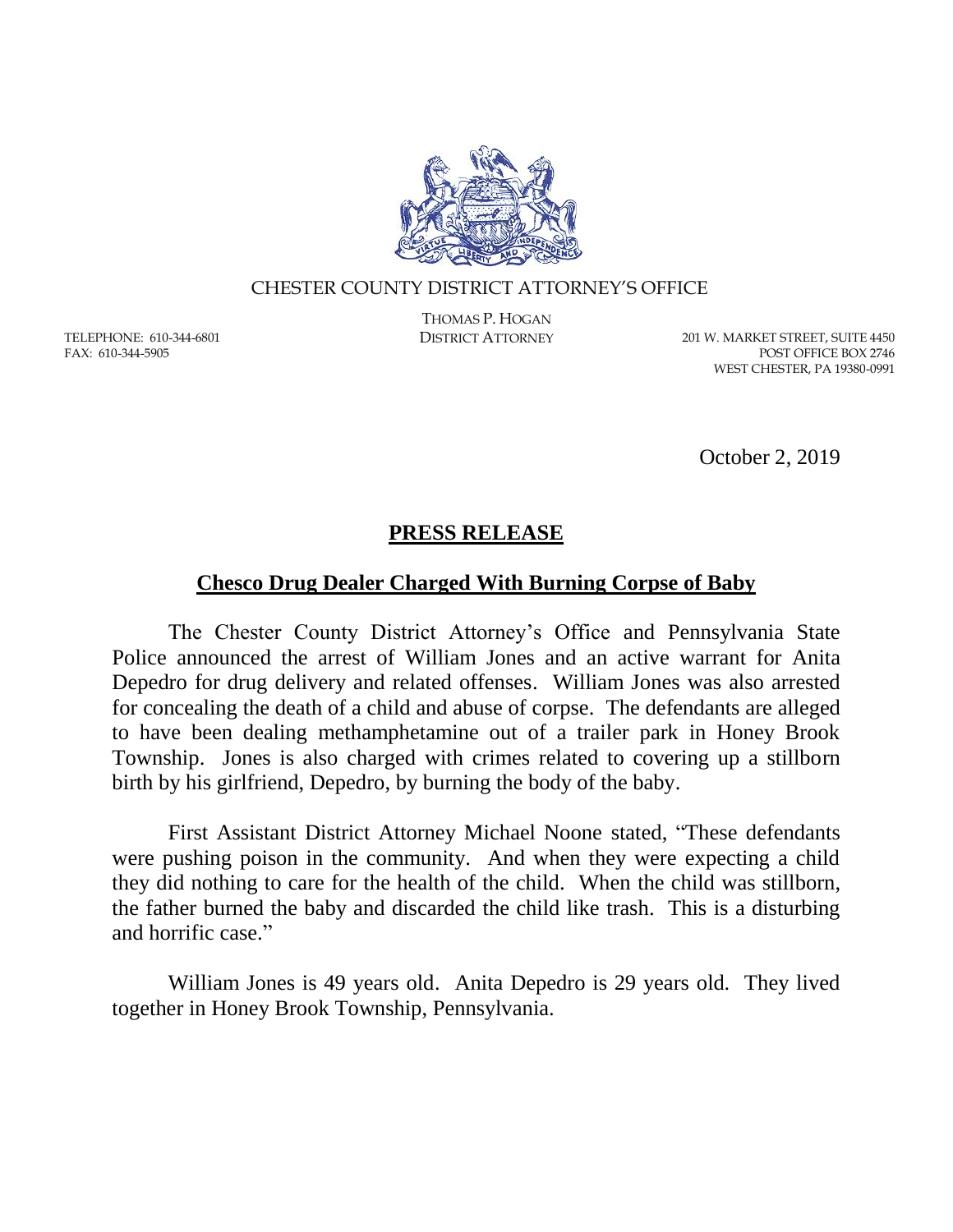The allegations from the criminal complaints<sup>1</sup> are as follows:

Jones and Depedro conspired to sell methamphetamine to a confidential informant on multiple occasions from June, 2019 through August, 2019. These sales took place at the trailer the defendants shared on Egan Circle in Honey Brook Township. Jones sold methamphetamine to a confidential informant on other additional dates. Jones was in possession of four ounces of methamphetamine and drug paraphernalia when he was arrested on September 26, 2019. All total, Jones is alleged to have possessed over a pound of methamphetamine with the intent to deal it. Depedro is alleged to have conspired with Jones to deliver 5 ounces of methamphetamine.

On March 27, 2019, the Pennsylvania State Police received a report of an anonymous call to Chester County Children and Youth Services reporting that Depedro gave birth to a stillborn child at the residence in Honey Brook Township and that Jones, the biological father, burned the child's body in a burn barrel on the property before burying the remains in an unmarked grave at an unknown location.

Subsequent investigation included multiple interviews, social media searches, a review of Children and Youth records, and the execution of a search warrant at the property in Honey Brook. The child's remains were never recovered.

Jones is charged with possession with intent to deliver, conspiracy, and other charges related to his alleged methamphetamine sales. Jones is also charged with concealing the death of a child, conspiracy, and abuse of corpse. Jones is currently in Chester County Prison.

Depedro is charged with possession with intent to deliver, conspiracy, and other charges related to her alleged methamphetamine sales. There is an active warrant for Depedro.

Chester County First Assistant District Attorney Michael Noone added, "We have seen a significant increase in methamphetamine in recent years. This case is a stark reminder of the dangers of meth. Law enforcement will continue to work together to fight this poison in our community."

 $\overline{a}$ 

<sup>&</sup>lt;sup>1</sup> A criminal defendant is presumed innocent until proven guilty in court.